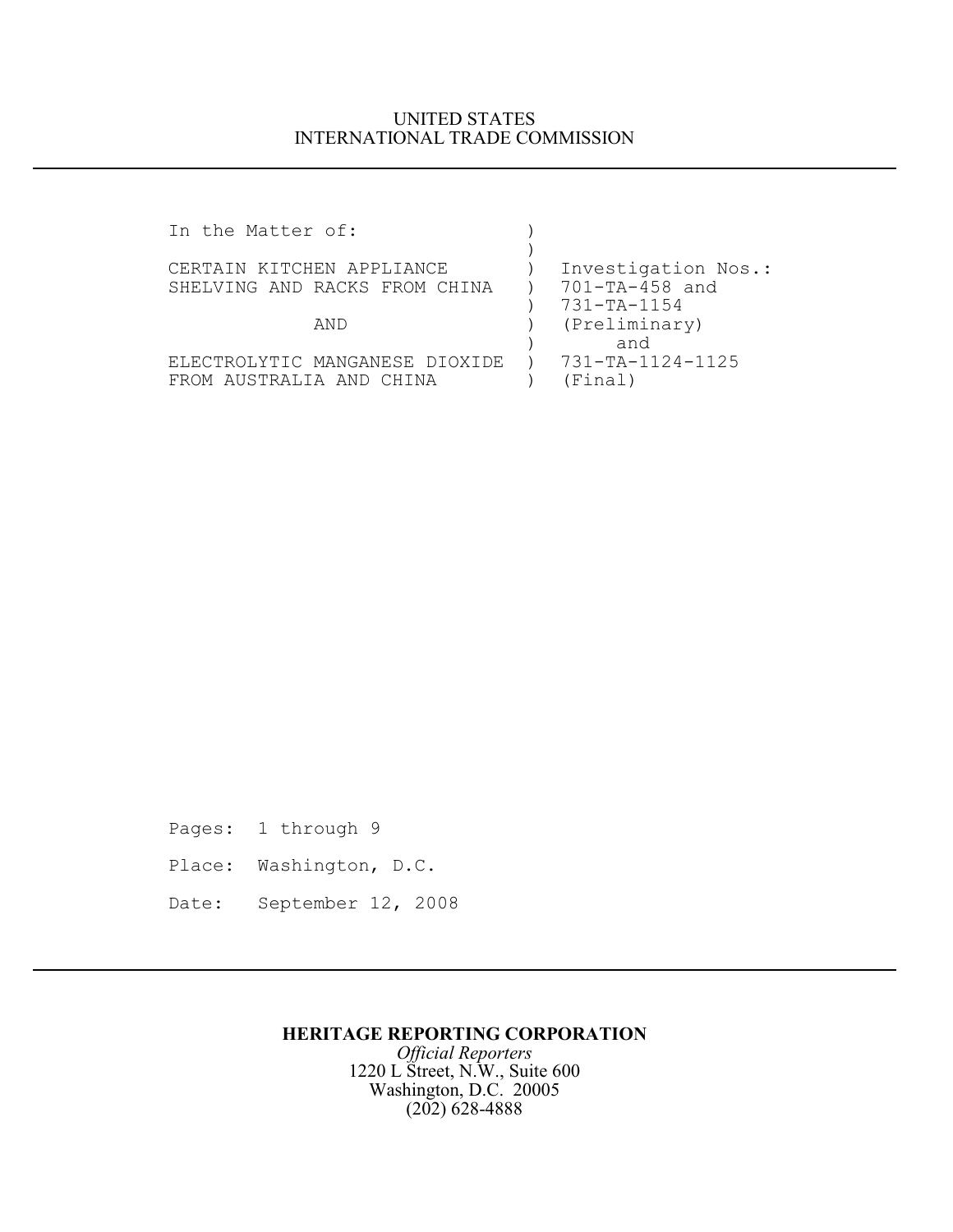THE UNITED STATES INTERNATIONAL TRADE COMMISSION

| In the Matter of:              |                     |
|--------------------------------|---------------------|
|                                |                     |
| CERTAIN KITCHEN APPLIANCE      | Investigation Nos.: |
| SHELVING AND RACKS FROM CHINA  | 701-TA-458 and      |
|                                | 731-TA-1154         |
| AND                            | (Preliminary)       |
|                                | and                 |
| ELECTROLYTIC MANGANESE DIOXIDE | 731-TA-1124-1125    |
| FROM AUSTRALIA AND CHINA       | (Final)             |
|                                |                     |

Friday, September 12, 2008

Room 101 U.S. International Trade Commission 500 E Street, S.W. Washington, D.C.

The Commission meeting commenced, pursuant to notice, at 11:00 a.m., before the Commissioners of the United States International Trade Commission, the Honorable SHARA L. ARANOFF, Chairman, presiding. APPEARANCES:

On Behalf of the International Trade Commission:

Commissioners:

SHARA L. ARANOFF, CHAIRMAN (presiding) DANIEL R. PEARSON, VICE CHAIRMAN DEANNA TANNER OKUN, COMMISSIONER (via telephone) CHARLOTTE R. LANE, COMMISSIONER (via telephone) IRVING A. WILLIAMSON, COMMISSIONER DEAN A. PINKERT, COMMISSIONER

> Heritage Reporting Corporation (202) 628-4888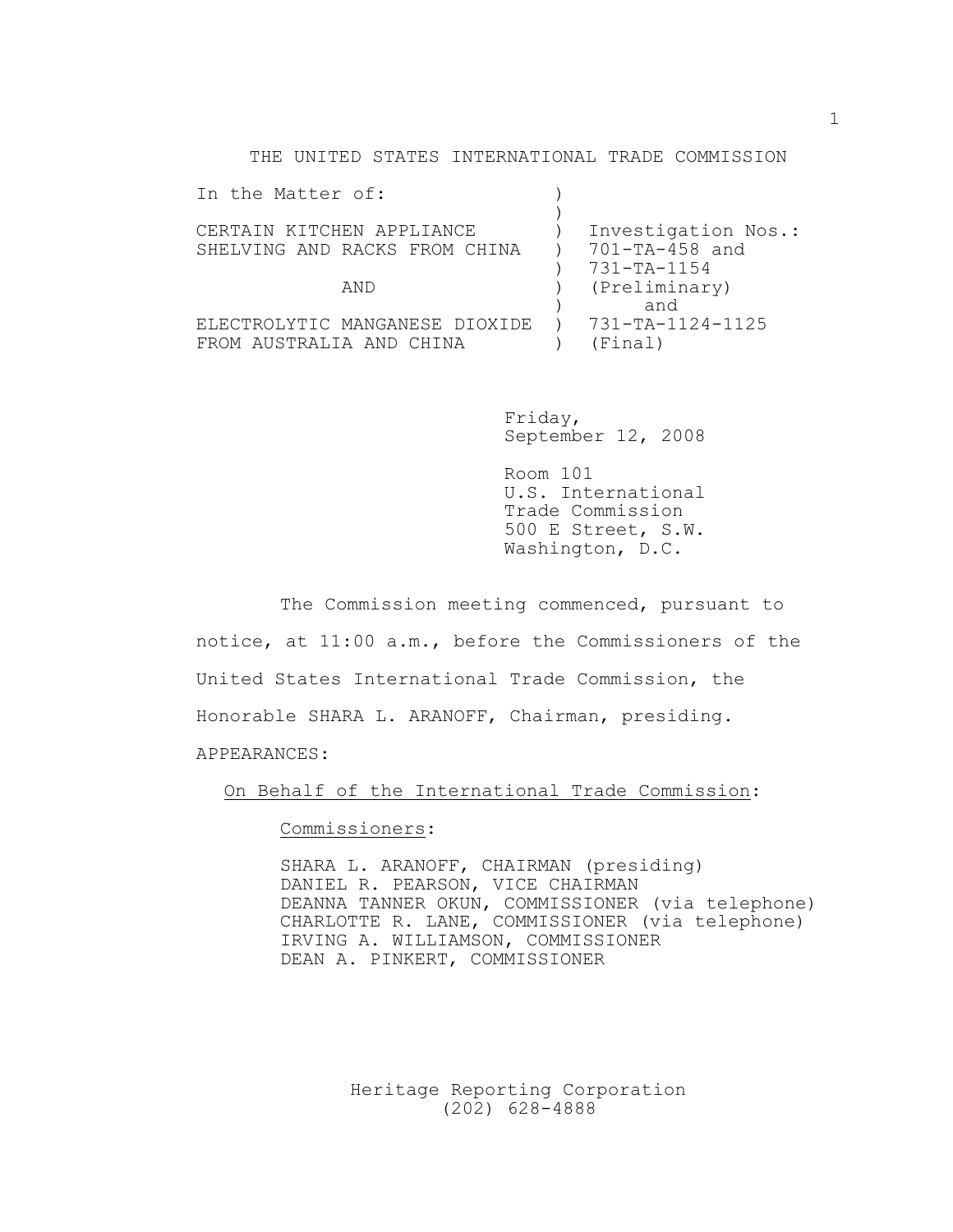APPEARANCES: (Cont'd)

MARILYN R. ABBOTT, SECRETARY TO THE COMMISSION BILL BISHOP, HEARINGS AND MEETINGS COORDINATOR

Staff:

Inv. Nos. 701-TA-458 and 731-TA-1154 (Preliminary) (Certain Kitchen Appliance Shelving and Racks from China):

RUBEN MATA, INTERNATIONAL TRADE ANALYST JOHN ASCIENZO, ACCOUNTANT/AUDITOR JAMES FETZER, ECONOMIST DAVID FISHBERG, ATTORNEY JAMES McCLURE, SUPERVISORY INVESTIGATOR

Inv. Nos. 731-TA-1124-1125 (Final)(Electrolytic Manganese Dioxide from Australia and China):

CYNTHIA TRAINOR, INVESTIGATOR JACK GREENBLATT, INTERNATIONAL TRADE ANALYST GERRY BENEDICK, ECONOMIST DAVID BOYLAND, ACCOUNTANT/AUDITOR GRACEMARY ROTH-ROFFY, ATTORNEY GEORGE DEYMAN, SUPERVISORY INVESTIGATOR

Heritage Reporting Corporation (202) 628-4888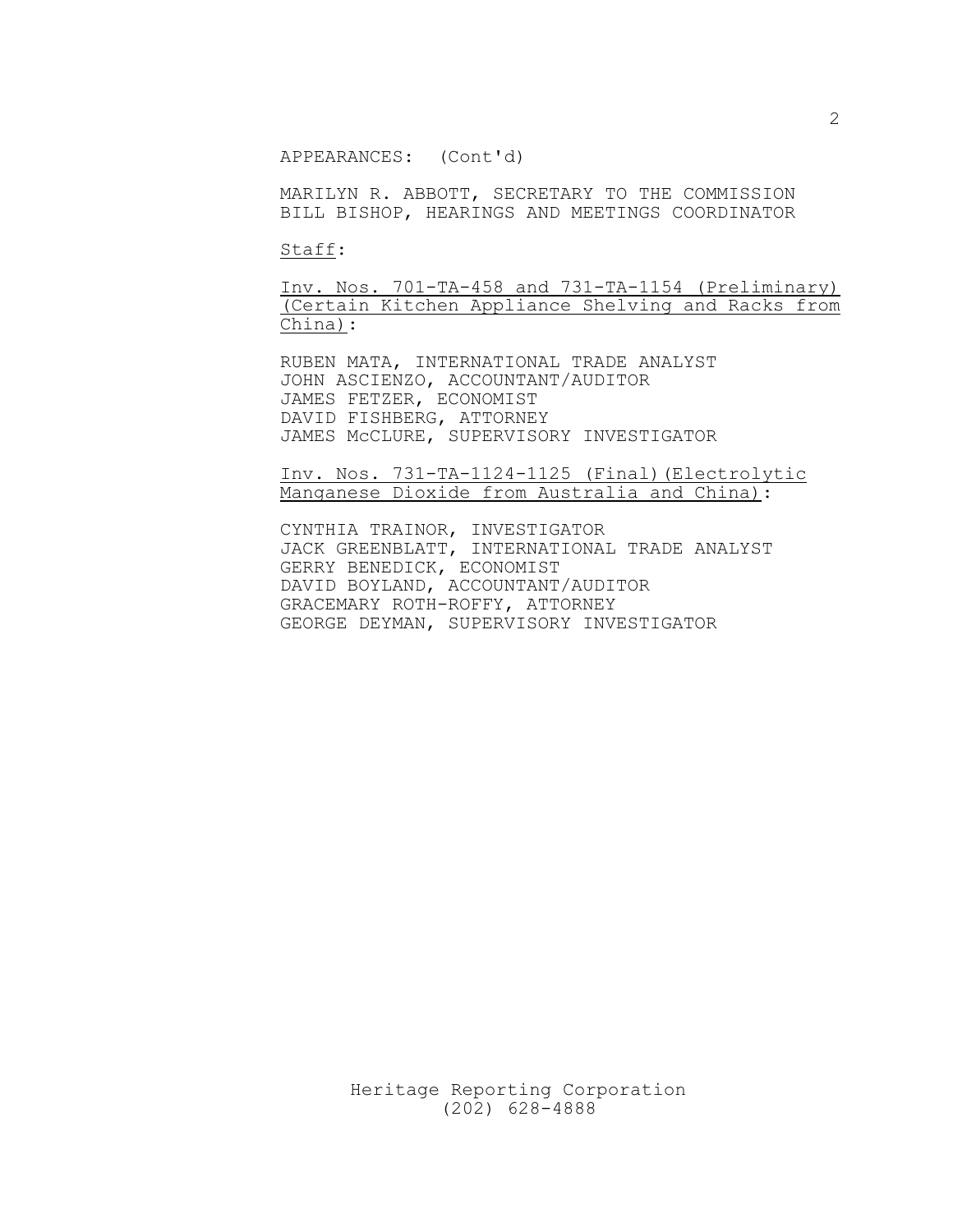## $\underline{\texttt{I}}\ \underline{\texttt{N}}\ \underline{\texttt{D}}\ \underline{\texttt{E}}\ \underline{\texttt{X}}$

| Meeting called to order                                                                                                                 | 4              |
|-----------------------------------------------------------------------------------------------------------------------------------------|----------------|
| Agenda for Future Meetings: none                                                                                                        | 4              |
| Minutes:<br>none                                                                                                                        | 4              |
| Ratification List: none                                                                                                                 | $\overline{4}$ |
| Outstanding Action Jackets:<br>none                                                                                                     | 4              |
| Inv. Nos. 701-TA-458 and 731-TA-1154 (Preliminary)<br>(Certain Kitchen Appliance Shelving and Racks<br>from China) -- briefing and vote | $\overline{4}$ |
| Inv. Nos. 731-TA-1124-1125 (Final) (Electrolytic<br>Manganese Dioxide from Australia and China) --<br>briefing and vote                 | 6              |

Heritage Reporting Corporation (202) 628-4888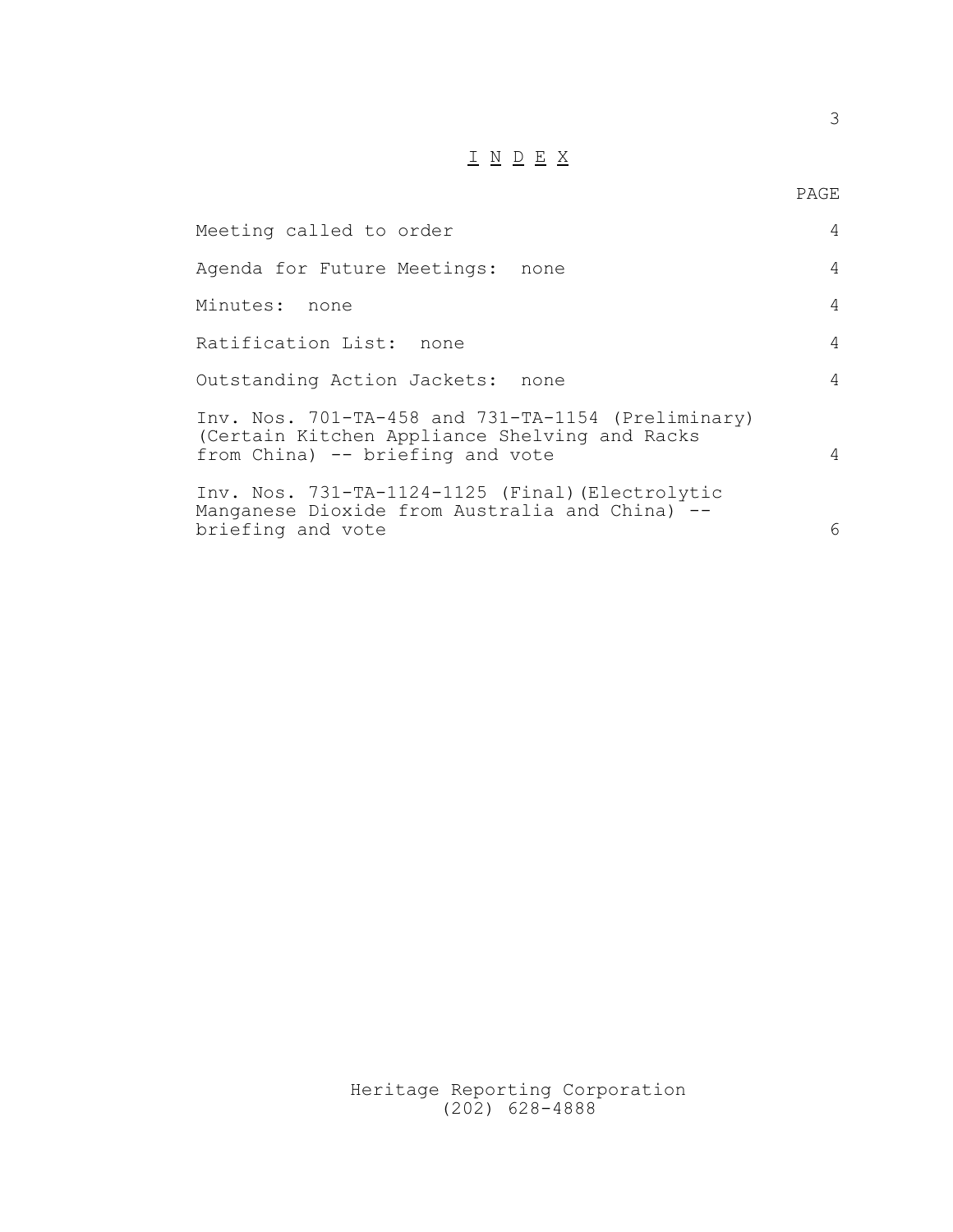| $\mathbf 1$ | $\underline{P} \underline{R} \underline{O} \underline{C} \underline{E} \underline{E} \underline{D} \underline{I} \underline{N} \underline{G} \underline{S}$ |
|-------------|-------------------------------------------------------------------------------------------------------------------------------------------------------------|
| 2           | (11:00 a.m.)                                                                                                                                                |
| 3           | CHAIRMAN ARANOFF: Good morning. This                                                                                                                        |
| 4           | meeting of the U.S. International Trade Commission                                                                                                          |
| 5           | will now come to order.                                                                                                                                     |
| 6           | Welcome to Commissioners Okun and Lane, who                                                                                                                 |
| 7           | are participating by telephone.                                                                                                                             |
| 8           | COMMISSIONER OKUN: Good morning, Chairman                                                                                                                   |
| 9           | Aranoff.                                                                                                                                                    |
| 10          | COMMISSIONER LANE: Good morning.                                                                                                                            |
| 11          | CHAIRMAN ARANOFF: I understand that there                                                                                                                   |
| 12          | are no agendas for future meetings, minutes,                                                                                                                |
| 13          | ratification lists, or outstanding action jackets to                                                                                                        |
| 14          | consider.                                                                                                                                                   |
| 15          | Next, we turn to the vote in Investigation                                                                                                                  |
| 16          | Nos. 701-TA-458 and 731-TA-1154 (Preliminary) (Certain                                                                                                      |
| 17          | Kitchen Appliance Shelving and Racks from China).                                                                                                           |
| 18          | Welcome to Mr. McClure and the staff who                                                                                                                    |
| 19          | participated in these investigations. Are there any                                                                                                         |
| 20          | questions for the staff?                                                                                                                                    |
| 21          | (No response.)                                                                                                                                              |
| 22          | CHAIRMAN ARANOFF: Are there any additions                                                                                                                   |
| 23          | or corrections to the staff report?                                                                                                                         |
| 24          | MR. McCLURE: Jim McClure, Office of                                                                                                                         |
| 25          | Investigations. Chairman Aranoff, there is one                                                                                                              |
|             | Heritage Reporting Corporation<br>$(202)$ 628-4888                                                                                                          |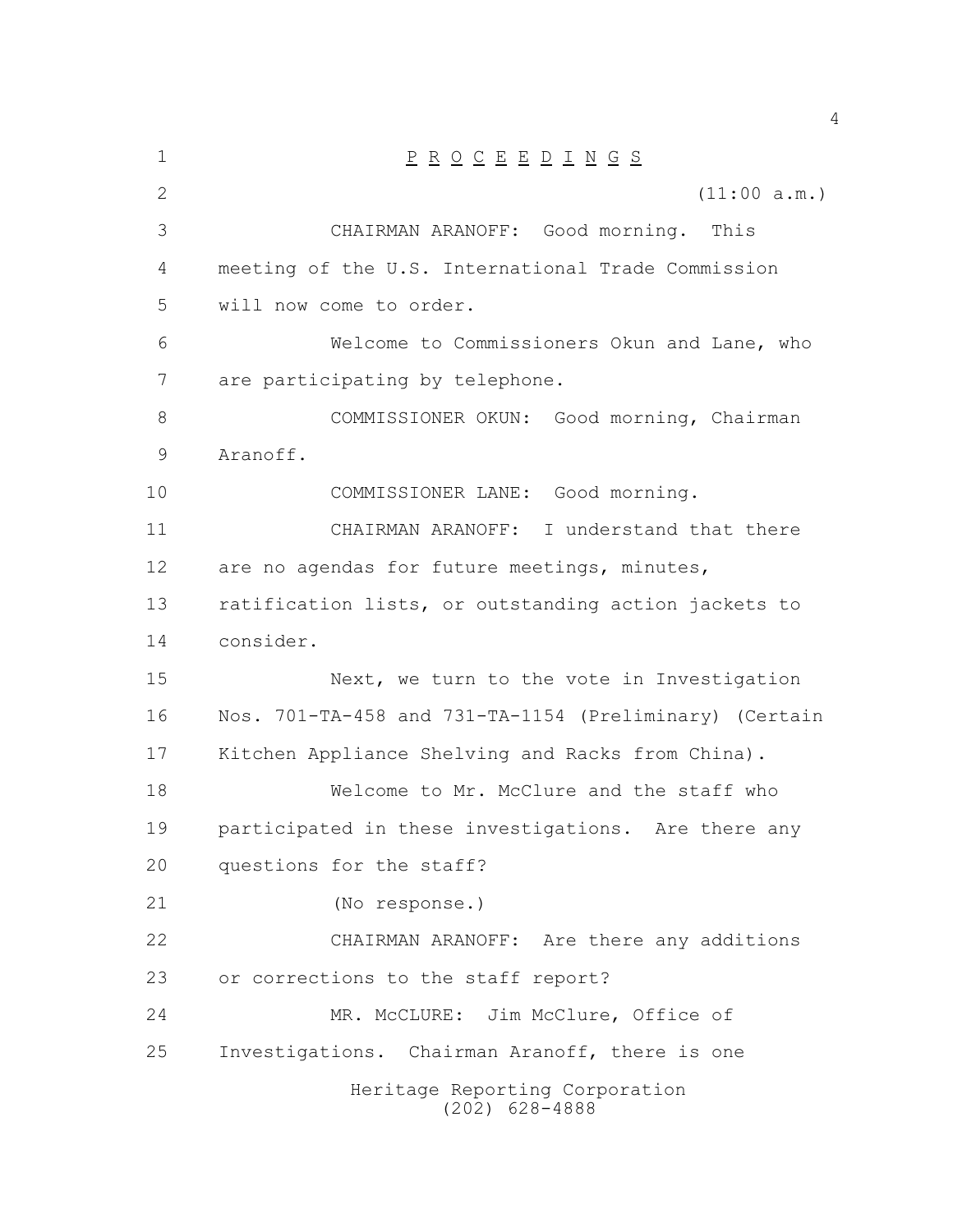Heritage Reporting Corporation (202) 628-4888 revision to the staff report, as contained in Office of Investigations Memorandum INV-FF-116, dated September 10, 2008. CHAIRMAN ARANOFF: Thank you. Is there any objection to approval of the staff report, as revised? (No response.) CHAIRMAN ARANOFF: Hearing none, it is approved. Madam Secretary, will you please call the roll? MS. ABBOTT: Commissioner Aranoff? CHAIRMAN ARANOFF: I vote in the affirmative. MS. ABBOTT: Commissioner Williamson? COMMISSIONER WILLIAMSON: I vote in the affirmative. MS. ABBOTT: Commissioner Okun is not participating. Commissioner Lane? COMMISSIONER LANE: I vote in the affirmative. MS. ABBOTT: Commissioner Pinkert? COMMISSIONER PINKERT: I vote in the affirmative. MS. ABBOTT: Commissioner Pearson?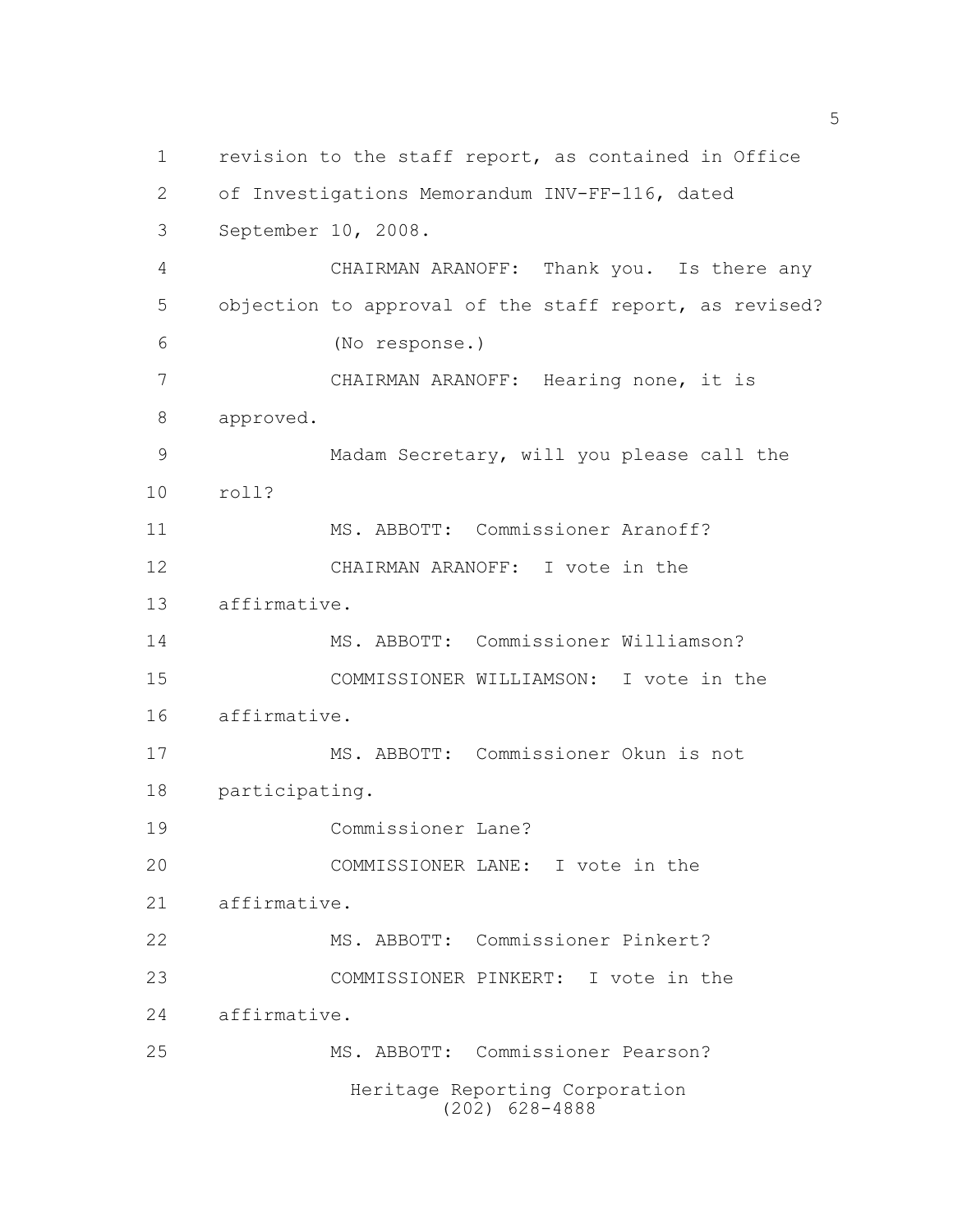Heritage Reporting Corporation (202) 628-4888 COMMISSIONER PEARSON: I concur with my fellow Commissioners. MS. ABBOTT: Madam Chairman, the Commission has reached affirmative determinations. CHAIRMAN ARANOFF: Thank you, Madam Secretary. Further information regarding these determinations will be in the press release. Commissioners' opinions currently are scheduled to be transmitted to the Department of Commerce on or before September 22, 2008. Thank you to all of the staff who participated in these investigations. We will now take a short pause so that staff can come forward for the second vote. (Pause.) CHAIRMAN ARANOFF: Next, we turn to the vote in Investigation Nos. 731-TA-1124 and 1125 (Final)(Electrolytic Manganese Dioxide from Australia and China). Welcome to Mr. Deyman and the staff who participated in these investigations. Are there any questions for the staff? (No response.) CHAIRMAN ARANOFF: Are there any additions or corrections to the staff report?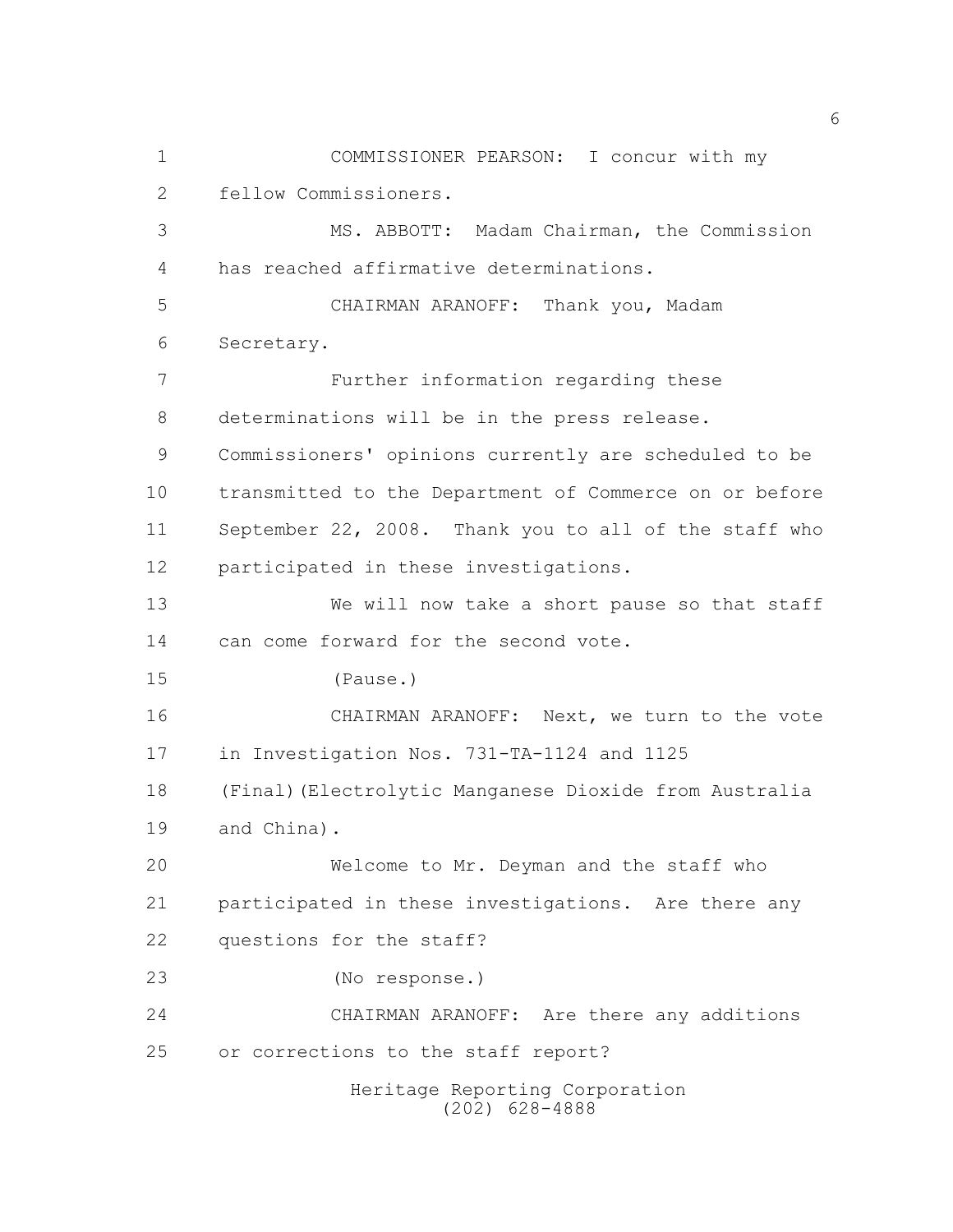Heritage Reporting Corporation (202) 628-4888 MR. DEYMAN: I'm George Deyman, Office of Investigations. We propose that the staff report be amended to include the revisions contained in Memoranda INV-FF-112 of September 8 and INV-FF-117 of September 11. CHAIRMAN ARANOFF: Thank you. Is there any objection to approval of the staff report, as revised? (No response.) CHAIRMAN ARANOFF: Hearing none, it is approved. Madam Secretary, will you please call the roll? MS. ABBOTT: Commissioner Aranoff? CHAIRMAN ARANOFF: I vote in the affirmative. MS. ABBOTT: Commissioner Pinkert? COMMISSIONER PINKERT: I vote in the affirmative. MS. ABBOTT: Commissioner Lane? COMMISSIONER LANE: I vote in the affirmative. MS. ABBOTT: Commissioner Okun? COMMISSIONER OKUN: I vote in the affirmative. MS. ABBOTT: Commissioner Williamson?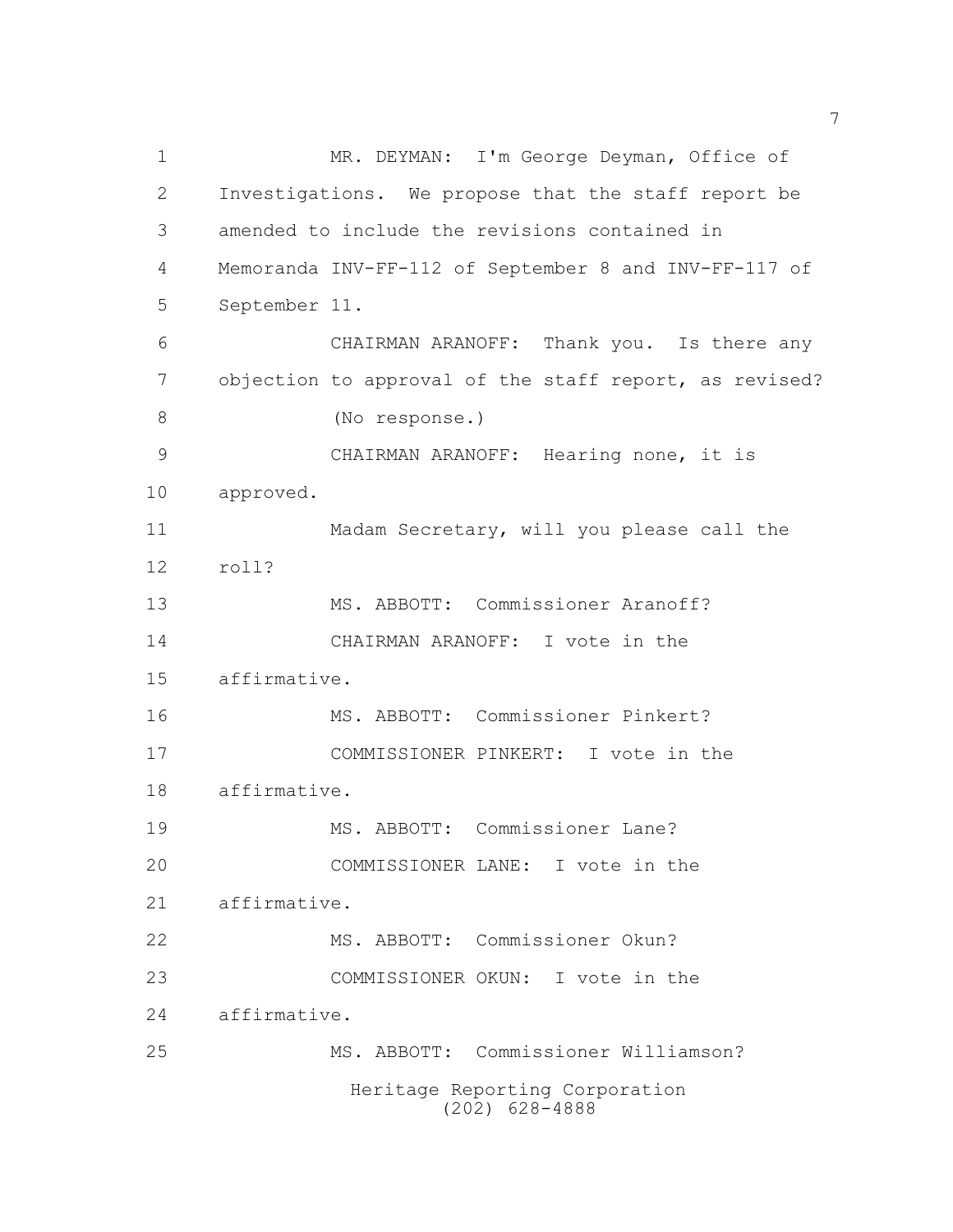COMMISSIONER WILLIAMSON: I vote in the affirmative. MS. ABBOTT: Commissioner Pearson? COMMISSIONER PEARSON: I concur with my fellow Commissioners. MS. ABBOTT: Madam Chairman, the Commission has reached affirmative determinations. CHAIRMAN ARANOFF: Thank you, Madam Secretary. Further information regarding these determinations will be in the press release. Commissioners' opinions currently are scheduled to be transmitted to the Department of Commerce on or before September 22, 2008. Thank you to all of the staff who participated in these investigations. Seeing that there is no other business before the Commission, this meeting is adjourned. (Whereupon, at 11:05 a.m., the Commission meeting in the above-entitled matter was adjourned.) // // // // // //

Heritage Reporting Corporation (202) 628-4888